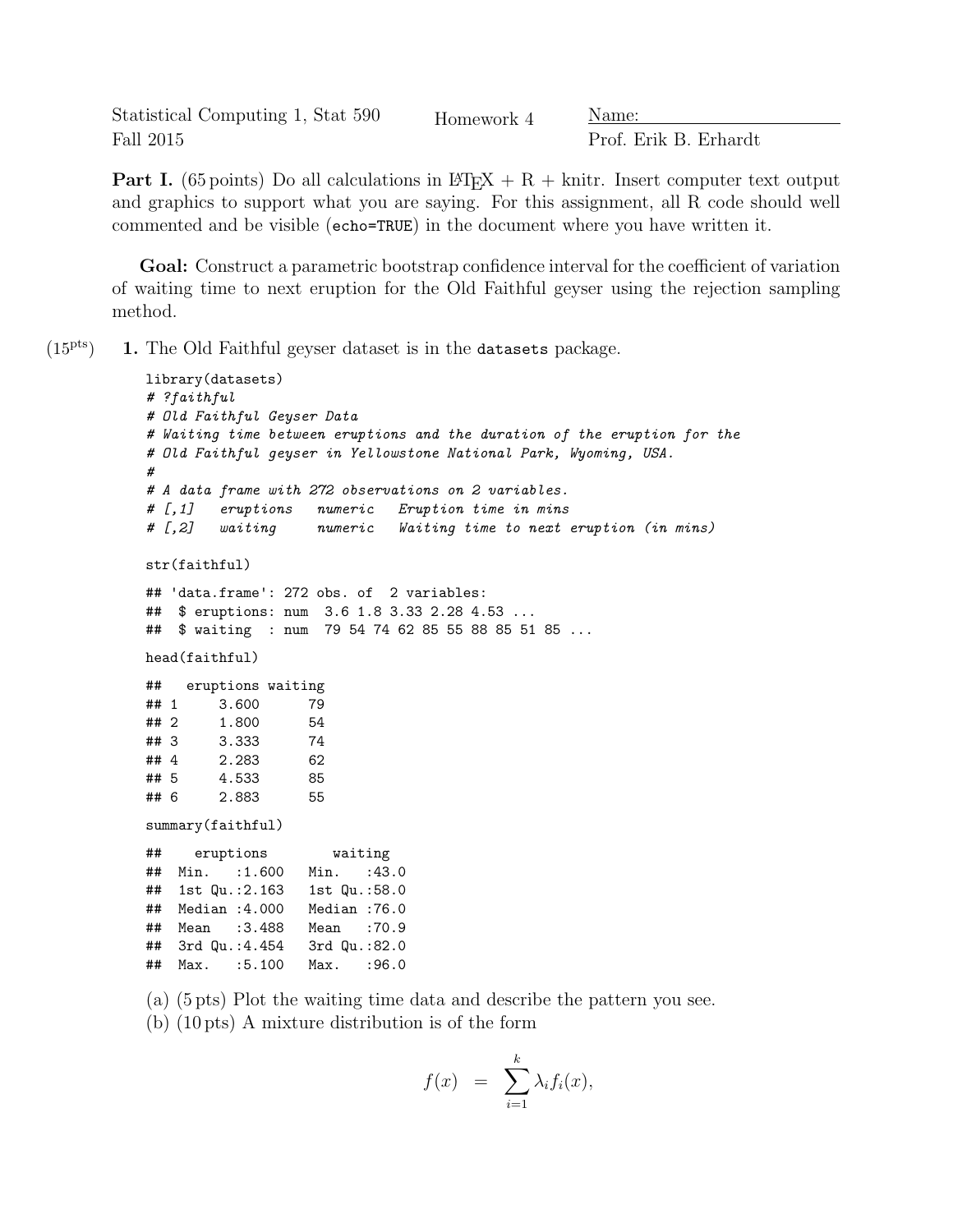where  $\lambda_i$  is a proportional contribution of pdf  $f_i(x)$  to the mixture  $f(x)$ . Look at the help for the normalmixEM() function in the mixtools package.

```
library(mixtools)
# ?normalmixEM
# generate some fake data to test the function
df.a \le data.frame(x = rnorm(100, mean = 2, sd = 1), dist = "A")
df.b \leftarrow data.frame(x = rnorm(200, mean = 9, sd = 2), dist = "B")
df.mix <- rbind(df.a, df.b)
df.mix$dist <- factor(df.mix$dist)
# inspect
summary(df.mix)
## x dist
## Min. : 0.2001 A:100
## 1st Qu.: 2.5599 B:200
## Median : 7.5852
## Mean : 6.6410
## 3rd Qu.: 9.6965
## Max. :16.4273
# Inspect each distribution
library(plyr)
df.summary <- ddply(df.mix, 'dist', function(.subdf) {
    ## pull out the column of observations
    x \leftarrow .subdfdata.frame(mean(x), sd=sd(x), N=length(x))
})
df.summary
## dist mean sd N
## 1 A 1.852590 0.9875047 100
## 2 B 9.035222 2.1028740 200
# plot histogram of all data
library(ggplot2)
p \leftarrow ggplot(df.mix, \text{aes}(x = x))
p <- p + geom_histogram(aes(y=..density..), binwidth=1)
p \leftarrow p + \text{geom\_rug}(\text{alpha} = 1/5)p \leftarrow p + \text{ theme}_bw()print(p)
```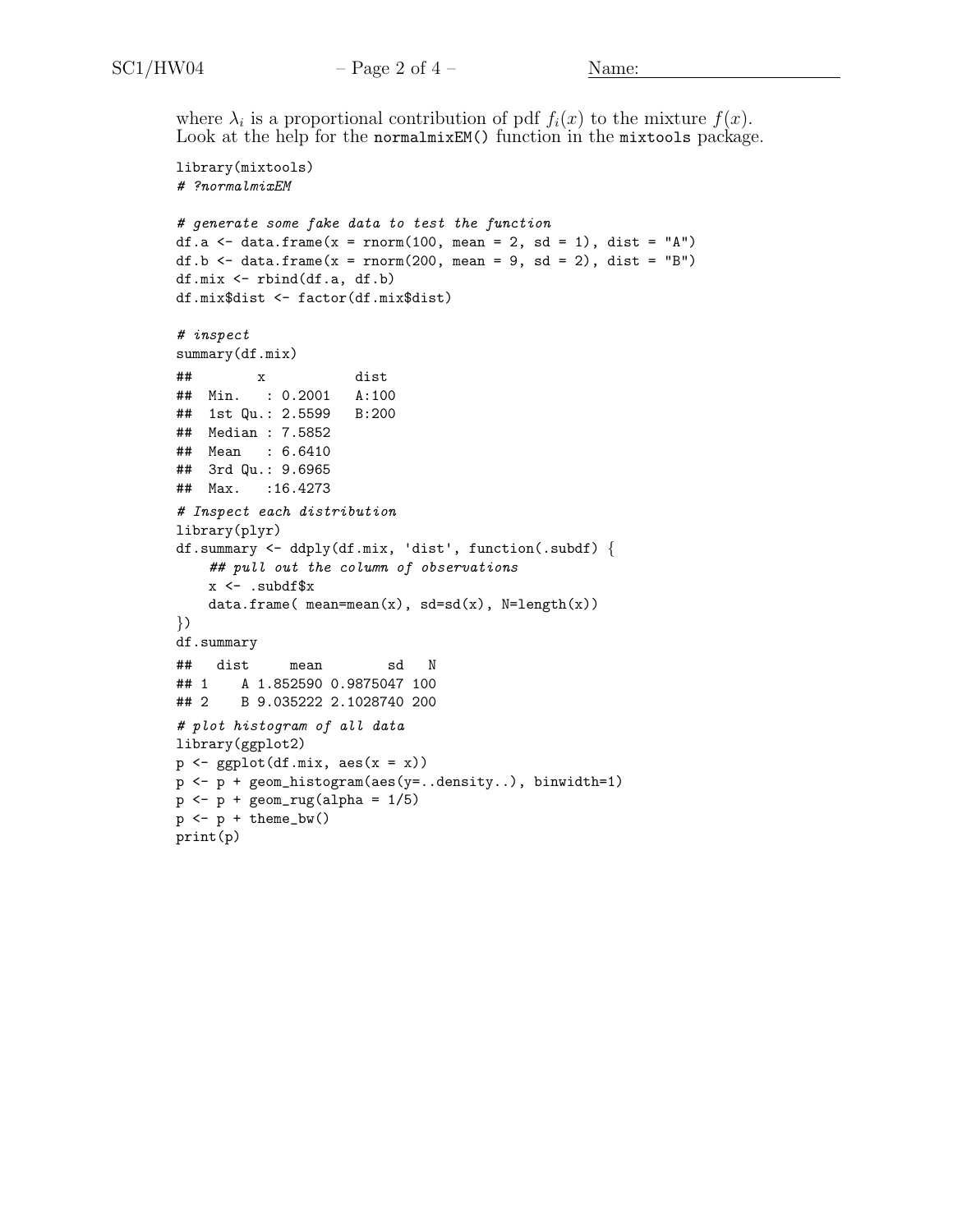

The parameters of the mixture distribution  $(\lambda_i, \mu_i, \sigma_i)$  for  $i = 1, 2$  are well estimated with two normals when each component is based on a large sample size and the components are rather separate.

```
# estimate the mixture model parameters using the EM-algorithm
x.mix <- normalmixEM(df.mix$x)
## number of iterations= 67
x.mix[c("lambda", "mu", "sigma")]
## $lambda
## [1] 0.3369223 0.6630777
##
## $mu
## [1] 1.886775 9.056730
##
## $sigma
## [1] 1.022999 2.084844
# ?plot.mixEM # plotting options
plot(x.mix, which = 2, breaks = 20) # plot density components
```


Use this strategy to estimate the mixture distribution parameters for the waiting time. Interpret the parameters.